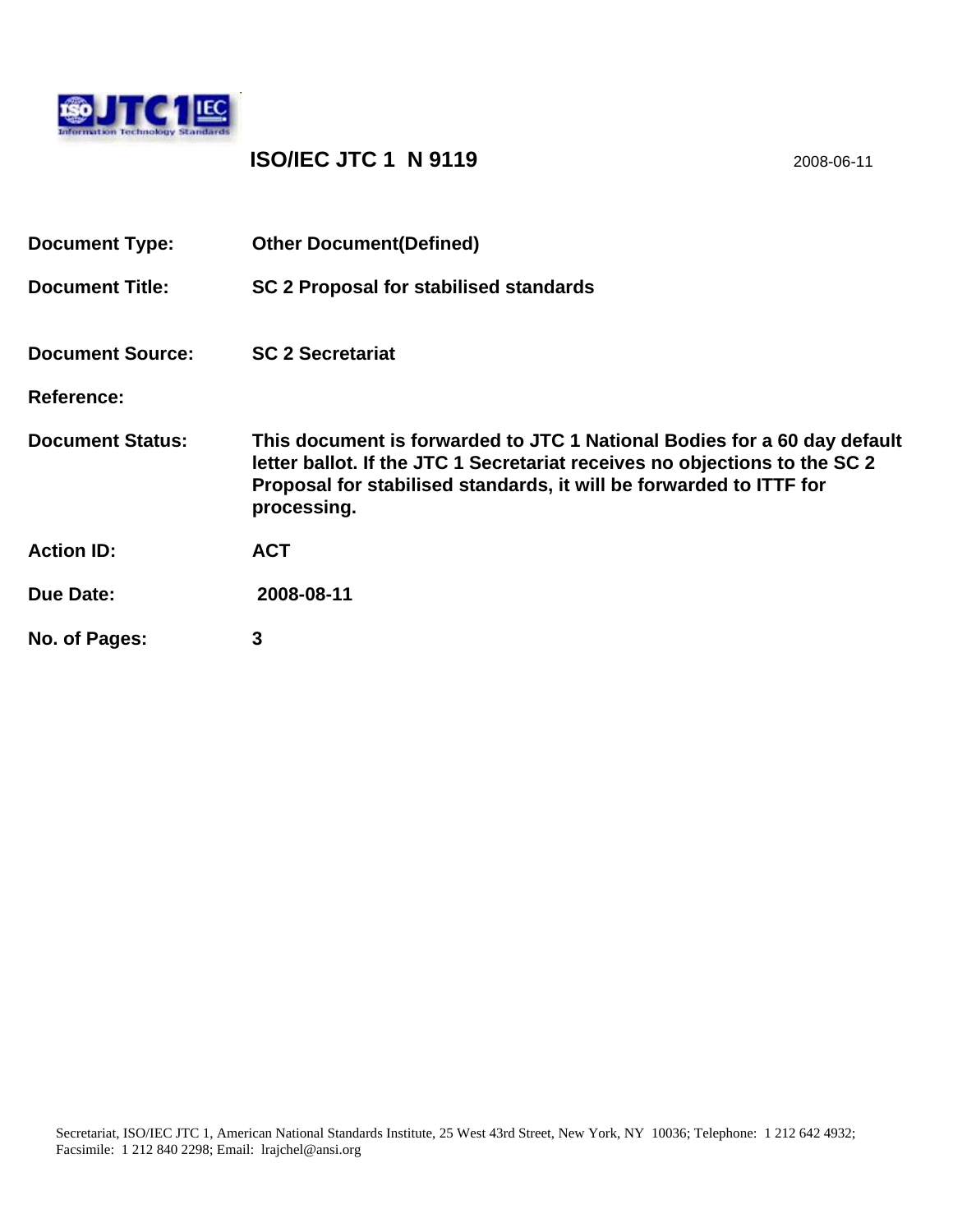## SC 2 Proposal for stabilised standards

SC 2 recommends to JTC 1 that the following standards be stabilized.

Rationale: These coded character set standards have been widely used and basically did not change its basic architecture and repertoire. There is little chance to revise these standards.

ISO 8957: 1996 Information and documentation -- Hebrew alphabet coded character sets for bibliographic information interchange

ISO 6861: 1996 Information and documentation -- Glagolitic alphabet coded character set for bibliographic information interchange

ISO/IEC 6937: 2001 Code graphic character set for text communication

ISO/IEC 10538: 1991 Control functions for text communication

ISO/IEC 8859-2: 1999 8-bit single-byte coded graphic character sets -- Part 2: Latin alphabet No. 2

ISO/IEC 8859-3: 1999 8-bit single-byte coded graphic character sets -- Part 3: Latin alphabet No. 3

ISO/IEC 8859-5: 1999 8-bit single-byte coded graphic character sets -- Part 5: Latin/Cyrillic alphabet

ISO/IEC 8859-6:1999 8-bit single-byte coded graphic character sets -- Part 6: Latin/Arabic alphabet

ISO/IEC 8859-8: 1999